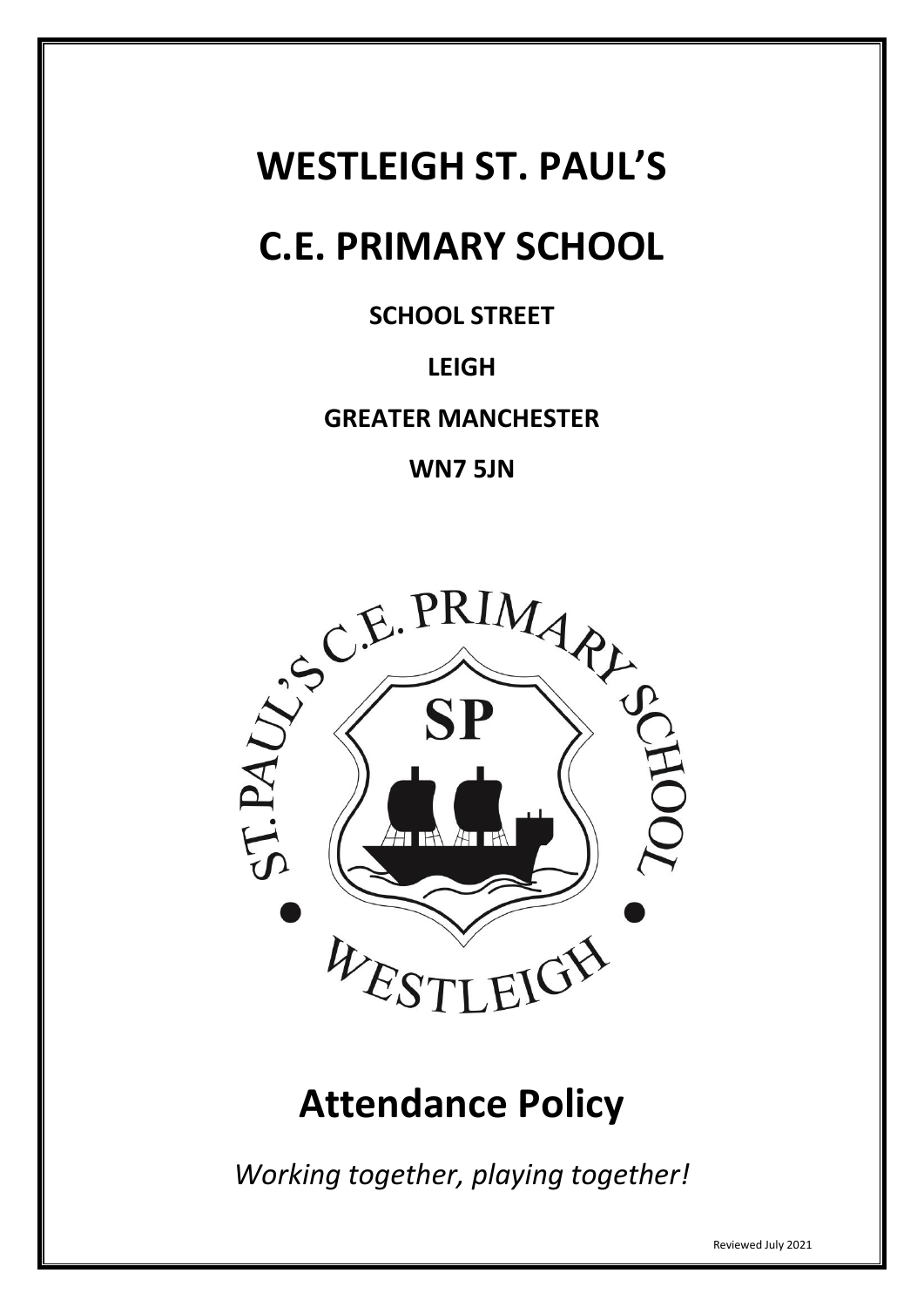# **1. Mission Statement**

Westleigh St. Paul's CE Primary School is committed to the provision of a high quality education for all its pupils, designed to ensure that they can realise their individual potential within a Christian framework.

# **2. Aim**

All children are entitled to receive a high quality education that enables them to reach their full potential. Our aim at Westleigh St. Paul's CE Primary School is to provide the greatest opportunity for children's learning to take place.

To enable this to take place, we will:

Promote a culture across the school which identifies the importance of regular and punctual attendance

Make attendance and punctuality a priority for all those associated with the school including students, parents, teachers and governors.

Further develop positive and consistent communication between home and school Set targets to improve individual pupil and whole school attendance levels.

We will develop a procedural framework that will define the responsibilities for:

- Parents and carers
- School
- The child

The framework will identify how we will deliver our aims in respect of regular and punctual attendance. This procedural framework will include guidance on:

- Registration
- Attendance procedures
- Authorised and Unauthorised absences
- Leave of Absence requests

#### **3. Why is attendance important?**

Improving the attendance and therefore life chances of the children in the school is the joint responsibility of the parent, the school and the child. We recognise that good attendance is essential for pupils to maximise their achievement and attainment at school. Working together in partnership will ensure the child is most likely to achieve their full potential by ensuring their frequent and punctual attendance.

Good attendance is important because:

- Statistics show a direct link between higher achievement and good attendance
- Regular attendees make better progress, both socially and academically
- Regular attendees find school routines and school work easier to cope with
- Regular attendees find learning more satisfying

#### **4. Responsibilities**

#### **4.1 What the school expects the parent to do to support good attendance**

 Arrive on time: We expect you to ensure your child arrives at school between 8.50am – 9.00am each day (unless informed otherwise). The school does understand that occasionally circumstances beyond your control mean that you may arrive late. In these instances we believe it is important that your child arrives later, rather than not at all, so please ensure you still bring them to school. The school monitors all late arrivals. Persistent late arrivals cause the school much concern. Consequently, a letter will be sent home reminding you of your commitments to the school. This may be followed by meetings with the Pastoral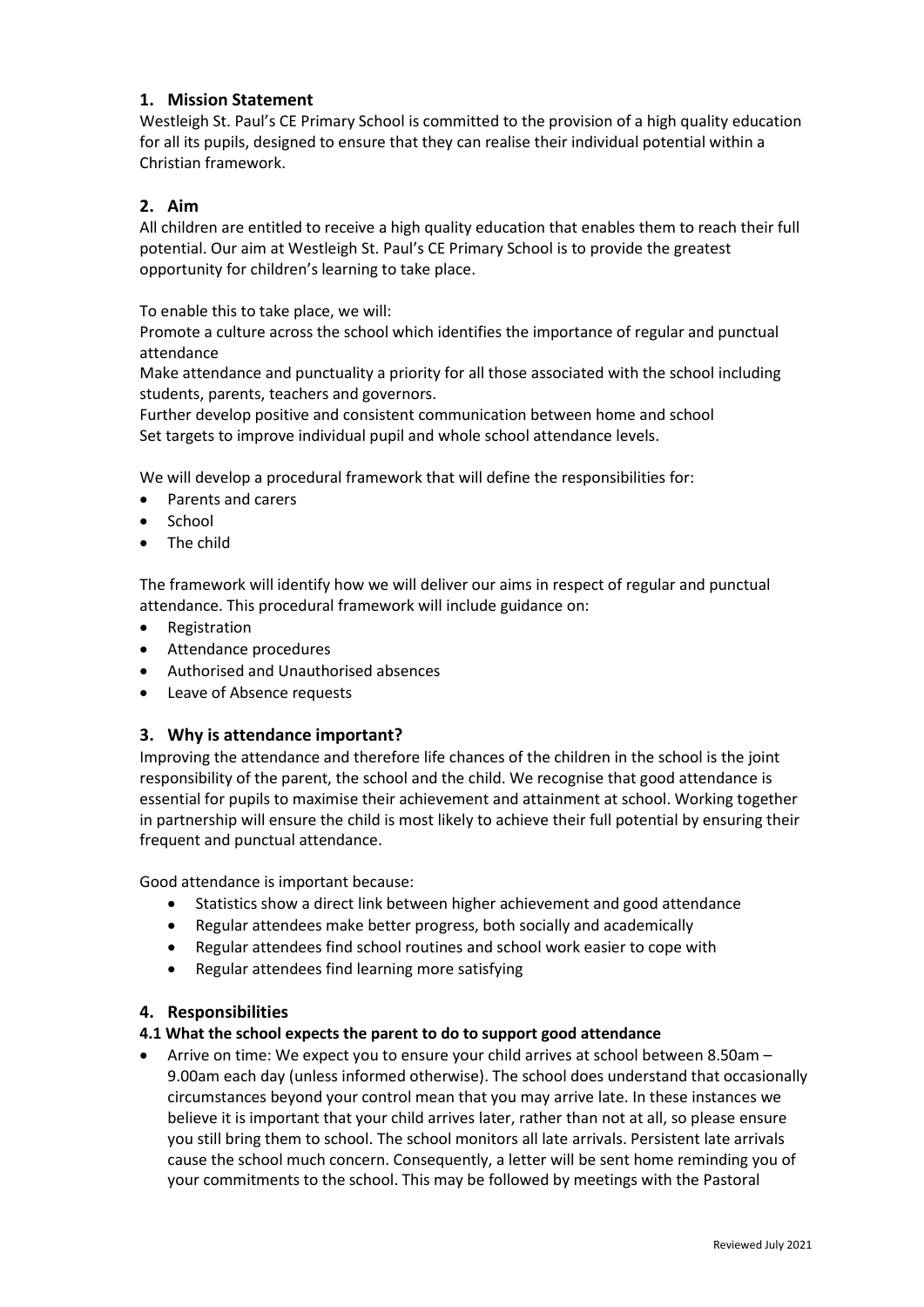Manager and Headteacher. Arrival after 9.30am is marked in the register as 'U', which is late after the register closed and is considered an absence.

- Report absences before 9.00am: If your child is sick and needs to stay off school, you must inform us of this as early as possible and before 9.00am. Failure to provide a reason for absence will result in the absence being considered unauthorised.
- Medical Appointments: If at all possible, please make any medical appointments for your child outside of the school day. The school does understand that this is not always possible and is understanding in these instances.
- Arrive ready: You should ensure your child arrives equipped for their day at school. Ensure they have any PE kit, swimming kit, reading books, musical instrument, packed lunch etc that they may need. (Please see your child's class teacher for further information).
- Term Time Leave of Absence: Any requests for holidays during term time will only be authorised for exceptional circumstances. Request forms are available from the Admin Office.

#### **4.2 What you can expect the school to do to support good attendance**

- Before starting school: When parents come to the induction meeting before their children begin their schooling, the importance of regular attendance and punctuality is stressed. New parents, whose children are admitted to school throughout the year, are also given an outline of procedures in the school brochure.
- Yearly reminders: At the beginning of each academic year, the school will send you a letter and a guide on school attendance detailing the procedure for reporting an absence to the school.
- Weekly reward for attendance: The class with the highest attendance each week are rewarded with an additional playtime and this is announced during our weekly Celebration Assembly on Thursdays.
- At the end of the Summer Term awards are given for 100% attendance.
- Phased Entry into class from 8.50am: The school opens for pupils at 8.50am each day (unless otherwise specified). The school considers this informal start to the day to be very beneficial for your child. It provides them with the opportunity to mix with friends, have time to settle into school. At 9.00am the school closes all external doors and the register is taken.
- Daily monitoring of attendance: Upon completion of registration the Admin Officer will generate a list of children who are absent from the school. This list is cross referenced with the school's late book and with any messages that have been left on the school's answer phone. Any children who remain on the list (i.e. unexplained absences) give us much cause for concern. As such, the school will contact the parents/carers of these children to establish a reason for the child's absence.

#### **4.3 What the school expects your child to do to support good attendance**

- Attendance Target: All pupils are expected to strive to achieve an attendance target of at least 96% and to aim for 100%.
- Eat a balanced diet: Healthy eating is encouraged whilst at school. The school offers a highly nutritious school meal and children are encouraged to eat fruit at playtime. Water is readily available for each child.
- Participate in physical activity: The school has an extensive programme of physical activity. The older children also have access to regular inter-school sporting competitions. After school sporting clubs work on rotation so each Key Stage has access.
- Develop good sleep patterns: We encourage all children to have reasonable sleep patterns at home. In general, children need more sleep than adults and should try to achieve 10 hours sleep each night.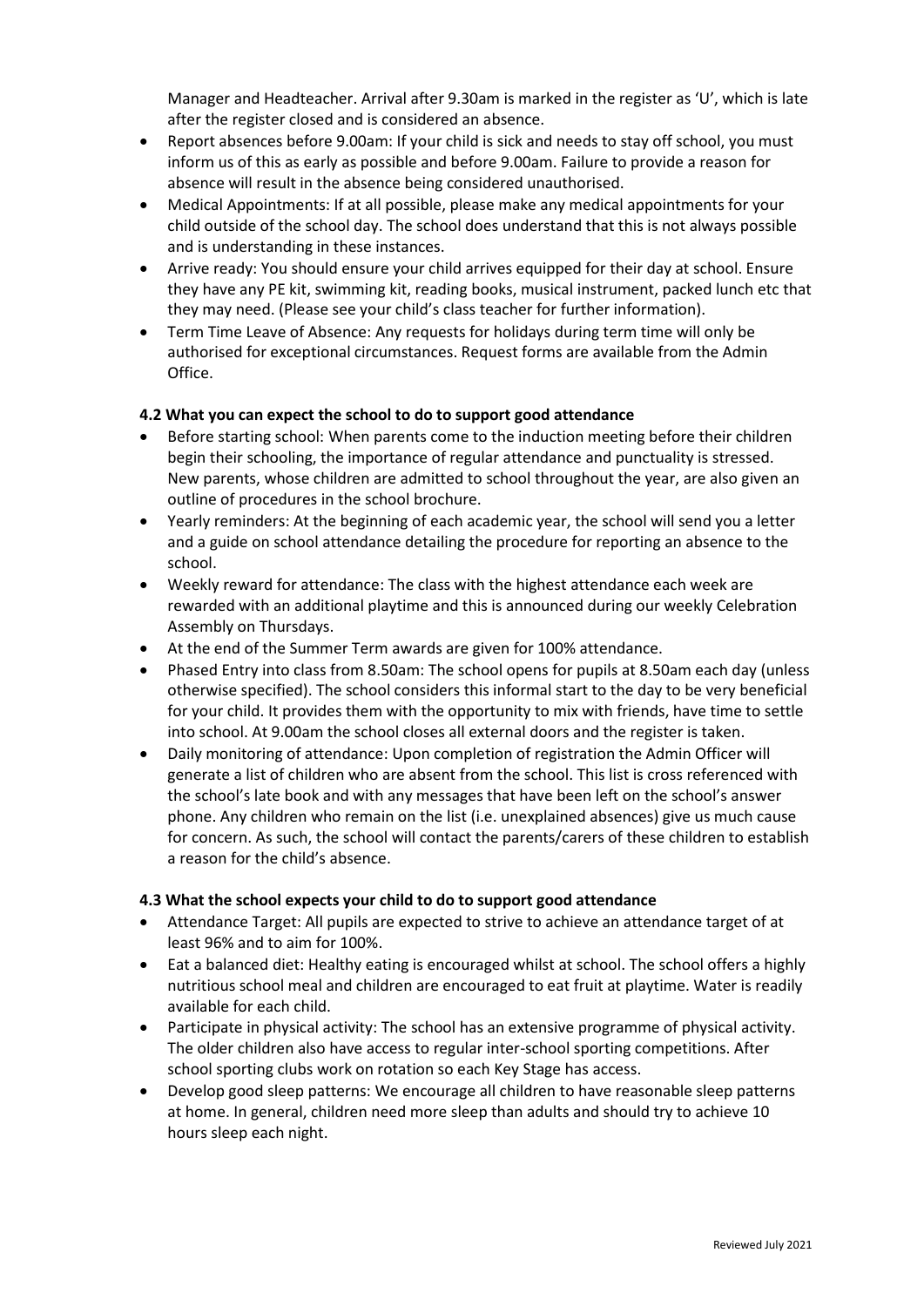# **5. Registration**

- The school records must show whether your child was present or absent at the time of registration (9.00am). This is a legal process and authorised external personnel can request to see your child's attendance records and use information contained to support any investigations they may have to pursue.
- The morning class register is taken at 9.00am and closes at 9.10am each day. After this, the only entrance into the school is through the main entrance. Children who do arrive after this time, must go to the main office to register their attendance, receive their mark and gain entry to the school. Please note: - The school registers close at 9am, and lessons start. Any children arriving after this time will receive a late mark, (this is shown as a 'L' on your child's registration report).
- Arrival after 9:30am with no explanation will be recorded as an unauthorised absence (this is shown as a 'U' on your child's registration report).
- The register is also taken at 1:15pm.

# **6. Informing school of an unexpected absence**

The school answer phone is in operation at all times. If it is apparent that your child will not be in school, you should leave a message on the answer phone before 9am on the first day of absence, stating your child's name, your child's class teacher and the reason for absence. If it is not possible to give a return to school date you should ring each day of the absence and leave a message. You should expect to receive a reminder text and/or letter if you fail to inform school about the reason for an absence. If no response is received following this letter the absence is considered as unauthorised.

# **7. Informing school of an expected absence**

If your child is having a planned absence (e.g. medical appointment), can you please inform the school office of the absence and the reason for it, we can then make the necessary amendments to your child's attendance records. In these instances of expected absences, it is not necessary for you to ring the school, if you have already informed the school office. You may be asked to provide an appointment card or letter.

# **8. Attendance Procedures**

**8.1 Teachers**

They will:

- Take the registers promptly on SIMS.
- $\bullet$  Mark all children present with a '/'.
- Registers will be marked with a 'N' if the child is absent.

# **8.2 The Administration Officer**

They will:

- Check the registers daily and cross reference with messages and the late book to create an accurate list of children whose absence has not been explained.
- Sign in any late arrivals and amend the register on SIMS accordingly.
- Send out a text, by 10am, to the parents of children with unexplained absence to ask them to contact school with an explanation.
- Produce annual attendance reports and letters for parents.

# **8.4 The Pastoral Manager**

They will:

- Follow up absence texts with phone calls if no reply is received.
- Carry out a home visit, on the second day of absence without explanation. the Pastoral Manager.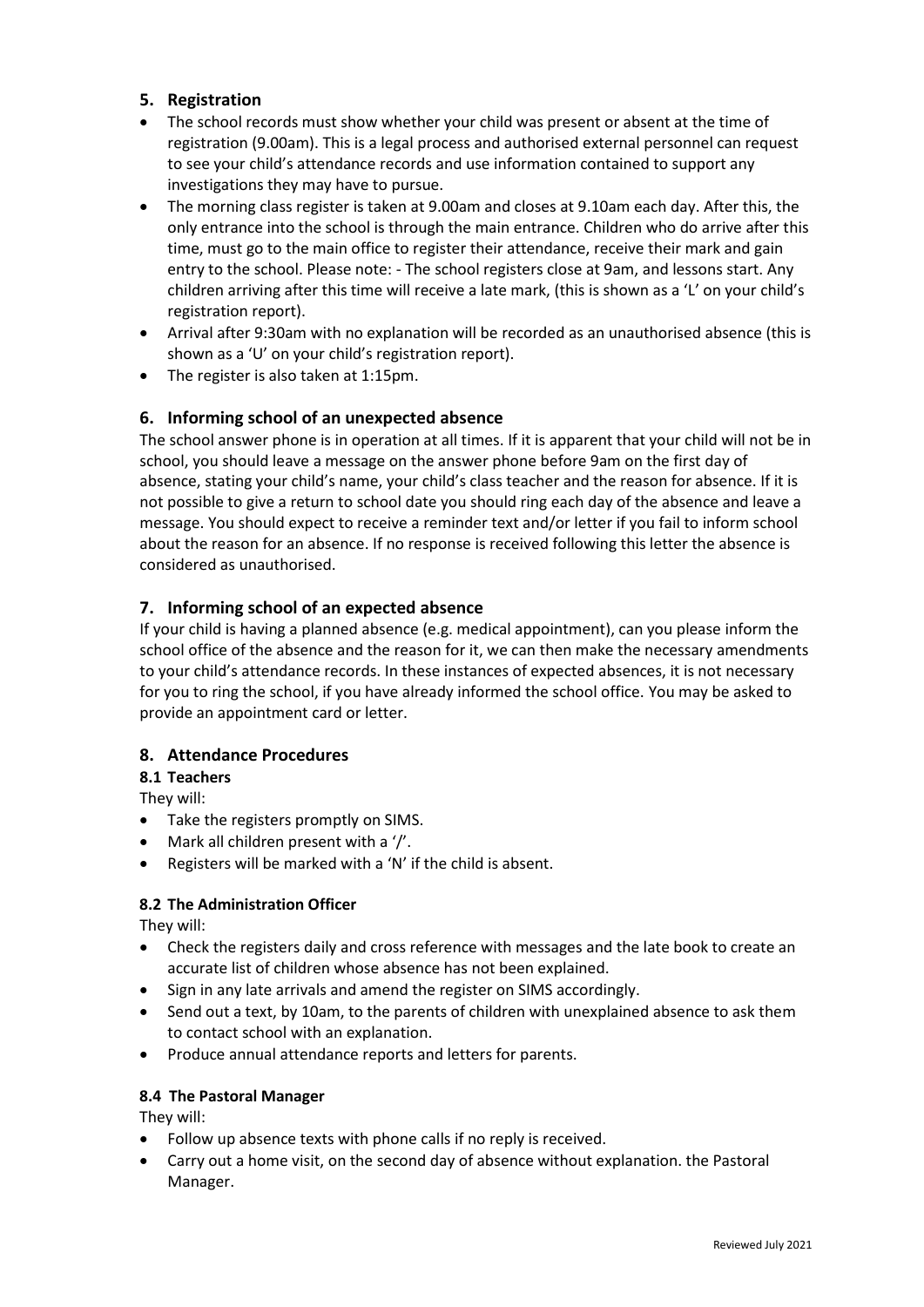- Generate the report needed to give the information on pupils with a level of unacceptable absences, every half tem.
- Generate individual attendance reports for those children whose attendance is below 90%.
- The Pastoral Manager will contact these parents to arrange to meet with them to discuss ways to improve their child's attendance/punctuality.
- Generate individual reports to identify those children whose attendance is below 96%.
- Produce half termly reminder letters for those children who's attendance falls below 96%.
- Implement Attendance Contracts as required. (See Appendix 1 for timescales)
- Liaise with the Wigan Enforcement Team regarding the issuing of Penalty Notices.

#### **9. Authorised and Unauthorised Absences**

9.1 Parents should be made aware that it is the school which decides whether an absence is to be authorised or unauthorised. A message on the answer phone does not in itself necessarily authorise an absence.

9.2 All reasons given for a child's absence are considered by the school. As examples, absence from school may be authorised if it is for the following reasons:

- Genuine illness
- Unavoidable medical/dental appointments
- Days of religious observance
- Exceptional family circumstances, such as bereavement

Absence from school will not be authorised for:

- Shopping
- Birthdays
- Minding the house
- Caring for brothers/sisters, relatives
- Holidays
- Sleeping in after a late night
- Where there is no explanation for the absence or where the explanation or reason for the absence is considered unsatisfactory

In all instances, each individual case is considered on its own merit and in relation to the child, family and previous circumstances. No holidays will be authorised if a child's attendance is below 96%.

#### **10. Key Personnel**

The Governing Body is responsible for overseeing the implementation of the Attendance Policy and work closely with the Head teacher to evaluate the success of the strategies implemented.

The Head teacher is responsible for reporting Attendance to the Governing Body on a termly basis and working closely with the Pastoral Manager to promote good attendance.

The Pastoral Manager is responsible for monitoring attendance and punctuality and is responsible for contacting parents/carers when required. They are responsible for regular reviews of all attendance issues and registers, as well as liaison with parents, pupils and other agencies.

When a concern is identified, the Pastoral Manager will liaise with the parents/carers concerned. If there is a lack of improvement after a reasonable period, the Pastoral Manager will invite parent/carer to discuss the issues preventing adequate attendance. At this point an Attendance Contract may be put in place with specific targets being set to help improve attendance.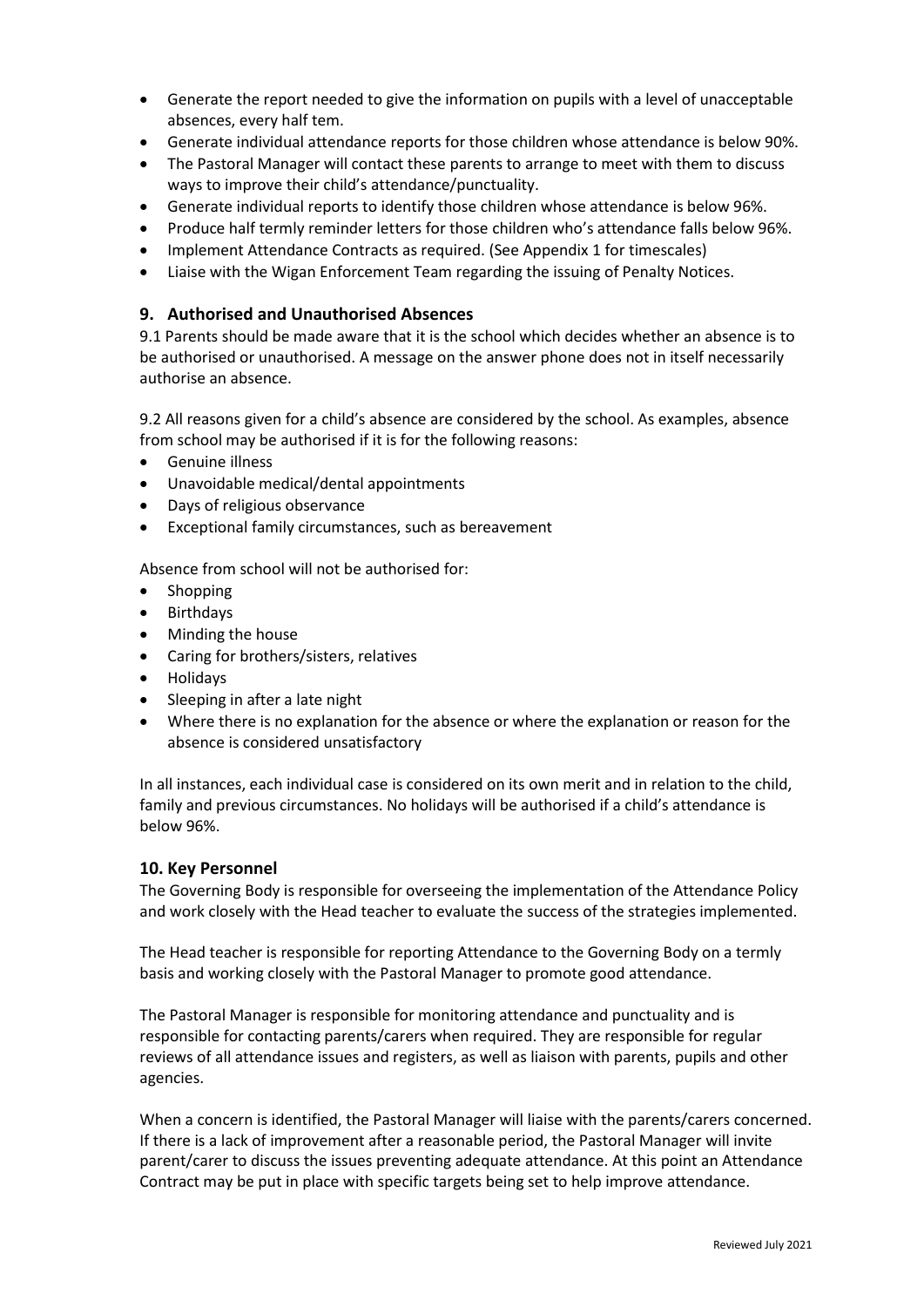The final stage will involve the problem being dealt with in legal terms by the Attendance Enforcement Team with the support of the Pastoral Manager. This could result in a penalty notice/ fine being issued to parent/carer concerned.

It is vital that all members of the school community work together to instil good attendance and punctuality in pupils as a means of preparing them to be socially responsible and to facilitate learning, allowing all pupils to achieve their potential.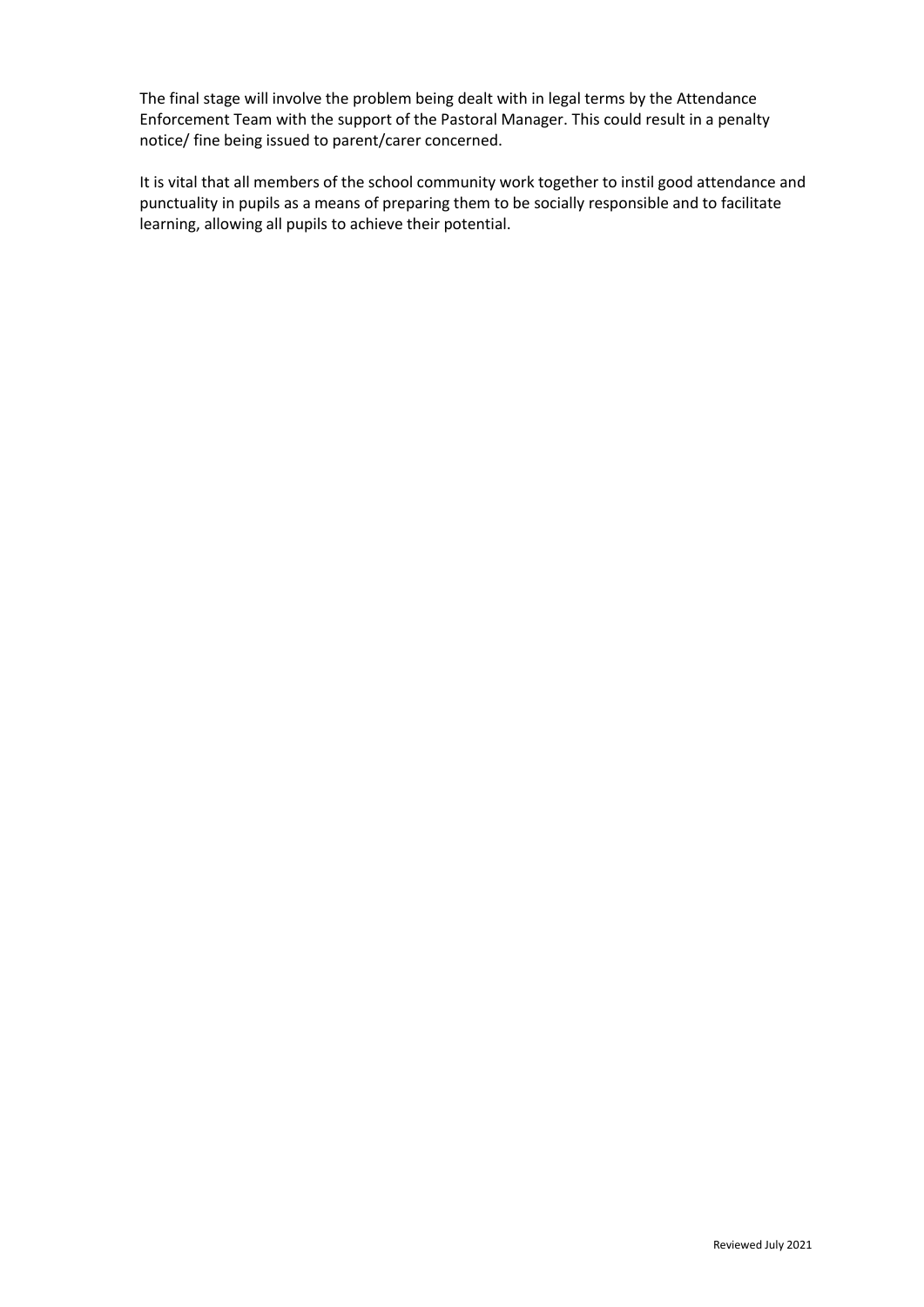## **Appendices**

**1. Attendance Hierarchy of Action**



# **2. Local Authority Education Penalty Notice Guidelines**

Under the Education Act 1996, parents and carers have a duty to make sure their children regularly attend school. If parents or carers fail to do this, they can be prosecuted.

Working within a Code of Conduct the Local Authority can issue a penalty notice to parents or carers if a child has missed a number of sessions without permission from school.

If your child falls within one or more of these categories within a 12 week period:

- \* 10 sessions (5 days) of unauthorised absence with under 90% attendance
- \* 20 sessions (10 days) of unauthorised absence
- \* Persistently arrives late for school after the close of registration

You could receive a Penalty Notice of £60, which will increase to £120 if not paid within 21 days. The Penalty Notice will need to be paid in full before 28 days of the notice being served. Failure to pay a